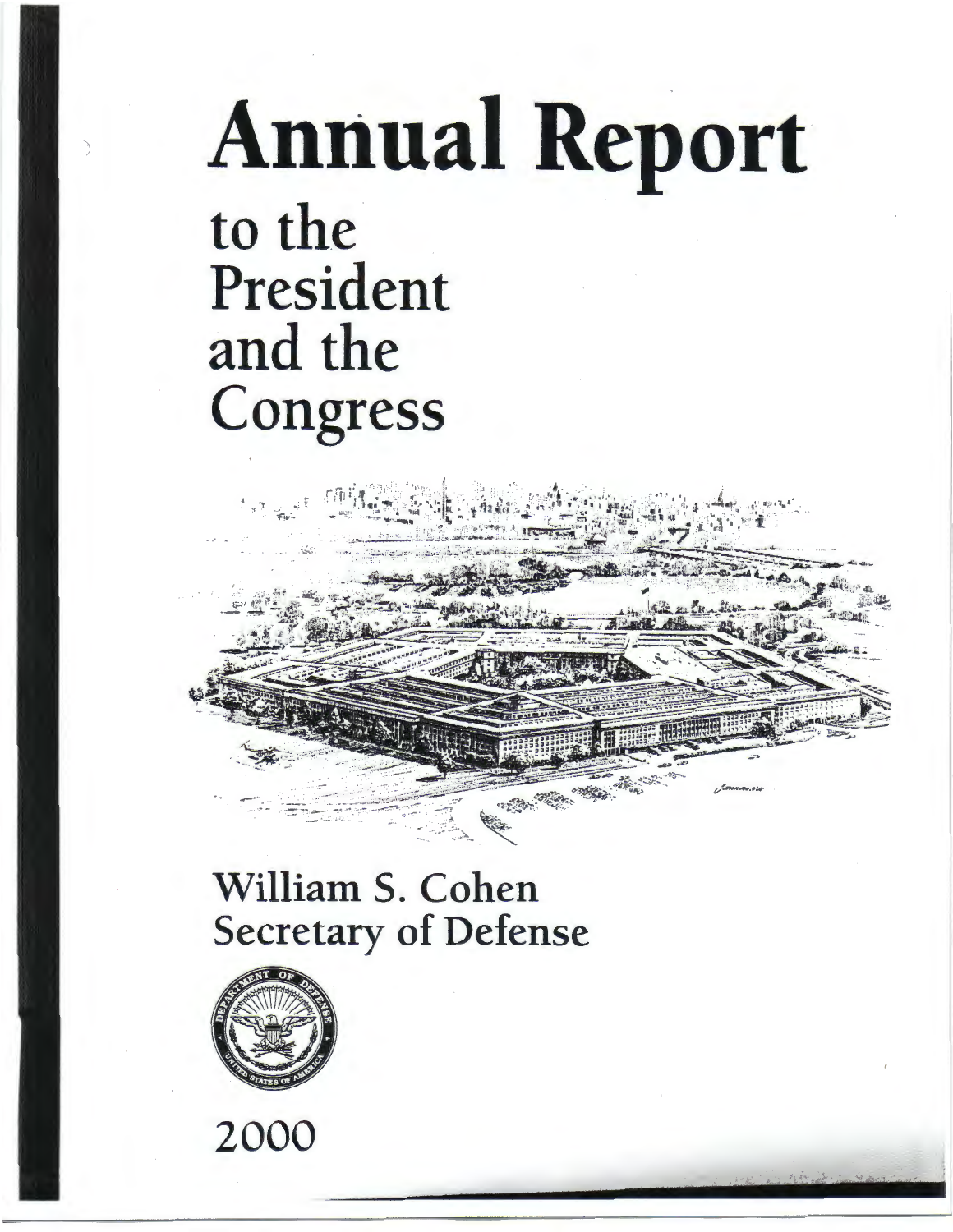## • FREEDOM OF NAVIGATION

For 20 years, the U.S. Freedom of Navigation program has ensured that excessive coastal state claims over the world's oceans and airspace are repeatedly challenged. By diplomatic protests and operational assertions, the United States has insisted upon adherence by the nations of the world to the international law of the sea, as reflected in the UN Law of the Sea Convention. A significant majority of countries ( 131) are now Parties to the Convention, and there is an encouraging trend toward the rolling-back of excessive maritime claims. Nonetheless, some coastal states continue to assert maritime claims inconsistent with international law, which left unchallenged would limit navigational freedoms vital to U.S. national security and essential to peaceful uses of the world's oceans.

In FY 1999, U.S. armed forces conducted operational assertions challenging the excessive maritime claims as listed below. In addition, military vessels and aircraft frequently conducted routine transits through international straits, such as the Straits of Gibraltar, Hormuz, and Malacca. Air and surface units also transited the Indonesian Archipelago in archipelagic sea lanes passage on 22 occasions and transited the Philippine

Archipelago by exercising high seas freedoms, transit passage, and innocent passage, as applicable, on 34 occasions. Combined with robust and highly visible routine operations by U.S. forces on, over, and under the world's oceans, and strong United States support for the navigational provisions of the UN Law of the Sea Convention, Freedom of Navigation operations have continued to underscore the U.S. commitment to a stable legal regime for the world's oceans.

On September 2, 1999, the Secretaries of Commerce and Navy, on behalf of the entire Cabinet, submitted to President Clinton a report entitled *Turning to the Sea: America·s Ocean Future.* This report sets forth the Cabinet's collective recommendations for U.S. oceans policy heading into the 21st century, and it includes a specific recommendation to expand the U.S. Freedom of Navigation program to exercise U.S. navigational rights and freedoms in areas of unacceptable maritime claims. Guided by this recommendation, the U.S. armed forces will make even greater efforts to assert U.S. navigation and overflight rights in order to promote both global stability and U.S. national security.

| FY 1999 DOD OPERATIONAL ASSERTIONS |                                                                                                                                                                                              |
|------------------------------------|----------------------------------------------------------------------------------------------------------------------------------------------------------------------------------------------|
| <b>Country</b>                     | <b>Excessive Claims Challenged</b>                                                                                                                                                           |
| <b>Albania</b>                     | Prior permission for warship to enter the territorial sea                                                                                                                                    |
| Algeria                            | Prior permission for warship to enter the territorial sea                                                                                                                                    |
| Cambodia                           | Excessive straight baselines; claimed security zone; prior permission for warship to enter the<br>territorial sea and security zone                                                          |
| Djibouti                           | Prior notification for nuclear-powered vessel to enter the territorial sea                                                                                                                   |
| Ecuador                            | 200 nautical mile (nm) territorial sea                                                                                                                                                       |
| Egypt                              | Prior permission for warship to enter the territorial sea                                                                                                                                    |
| <b>El Salvador</b>                 | 200nm territorial sea                                                                                                                                                                        |
| India                              | Prior notification for warship to enter the territorial sea; prior permission required for military<br>exercises and maneuvers in exclusive economic zone; Gulf of Manaar as historic waters |
| Iran                               | Excessive straight baselines; prior permission for warship to enter the territorial sea                                                                                                      |
| Japan                              | <b>Excessive straight baselines</b>                                                                                                                                                          |
| Liberia                            | 200 <sub>nm</sub> territorial sea                                                                                                                                                            |
| Malaysia                           | Prior permission for military exercises in exclusive economic zone                                                                                                                           |
| Malta                              | Prior permission for warship to enter the territorial sea                                                                                                                                    |